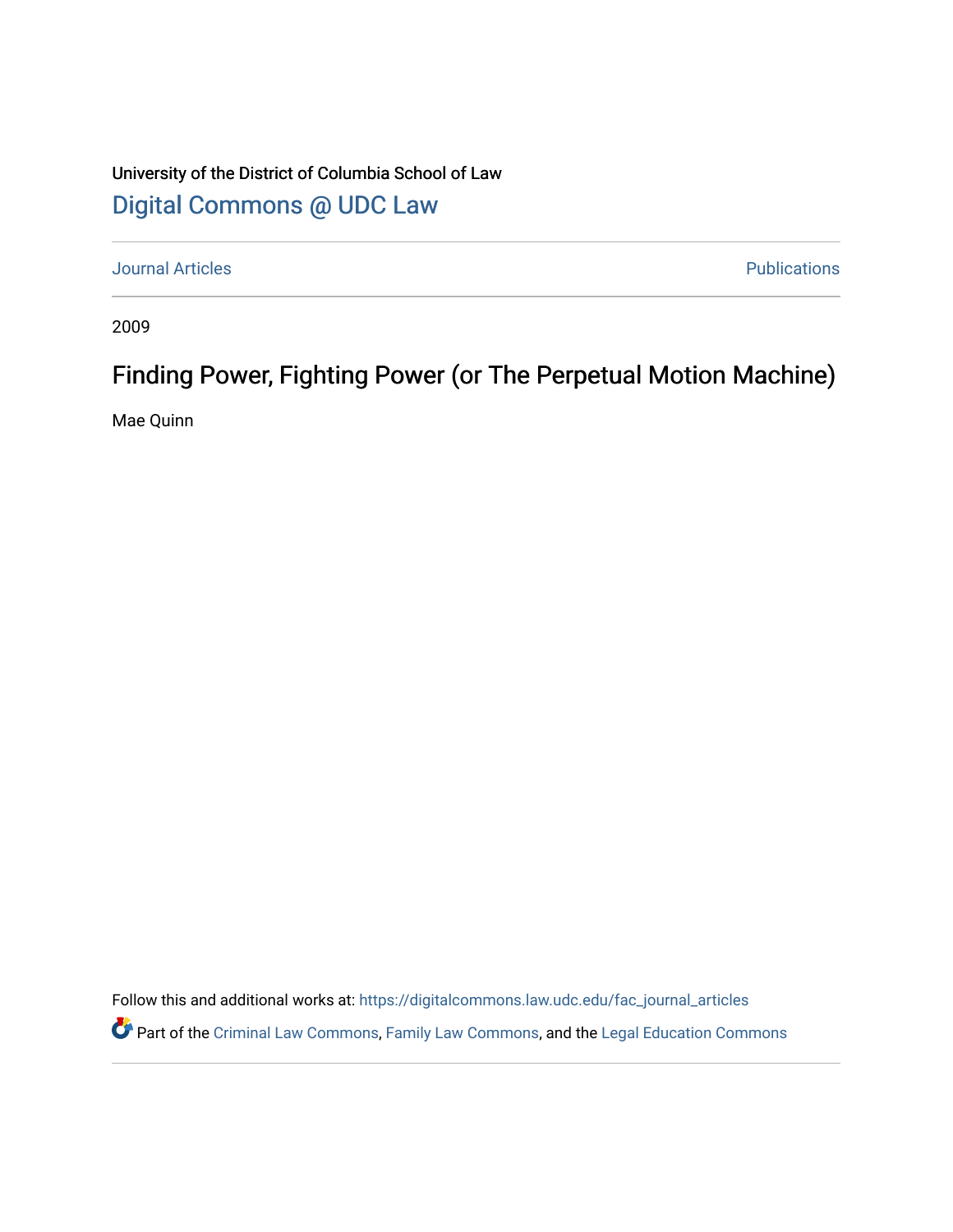# **[Hastings Women's Law Journal](https://repository.uchastings.edu/hwlj?utm_source=repository.uchastings.edu%2Fhwlj%2Fvol20%2Fiss2%2F5&utm_medium=PDF&utm_campaign=PDFCoverPages)**

[Volume 20](https://repository.uchastings.edu/hwlj/vol20?utm_source=repository.uchastings.edu%2Fhwlj%2Fvol20%2Fiss2%2F5&utm_medium=PDF&utm_campaign=PDFCoverPages) | [Number 2](https://repository.uchastings.edu/hwlj/vol20/iss2?utm_source=repository.uchastings.edu%2Fhwlj%2Fvol20%2Fiss2%2F5&utm_medium=PDF&utm_campaign=PDFCoverPages) [Article 5](https://repository.uchastings.edu/hwlj/vol20/iss2/5?utm_source=repository.uchastings.edu%2Fhwlj%2Fvol20%2Fiss2%2F5&utm_medium=PDF&utm_campaign=PDFCoverPages)

7-1-2009

# Finding Power, Fighting Power (or The Perpetual Motion Machine)

Mae C. Quinn

Follow this and additional works at: [https://repository.uchastings.edu/hwlj](https://repository.uchastings.edu/hwlj?utm_source=repository.uchastings.edu%2Fhwlj%2Fvol20%2Fiss2%2F5&utm_medium=PDF&utm_campaign=PDFCoverPages)

#### Recommended Citation

Mae C. Quinn, *Finding Power, Fighting Power (or The Perpetual Motion Machine)*, 20 Hastings Women's L.J. 245 (2009). Available at: https://repository.uchastings.edu/hwlj/vol20/iss2/5

This Essay is brought to you for free and open access by the Law Journals at UC Hastings Scholarship Repository. It has been accepted for inclusion in Hastings Women's Law Journal by an authorized editor of UC Hastings Scholarship Repository. For more information, please contact [wangangela@uchastings.edu](mailto:wangangela@uchastings.edu).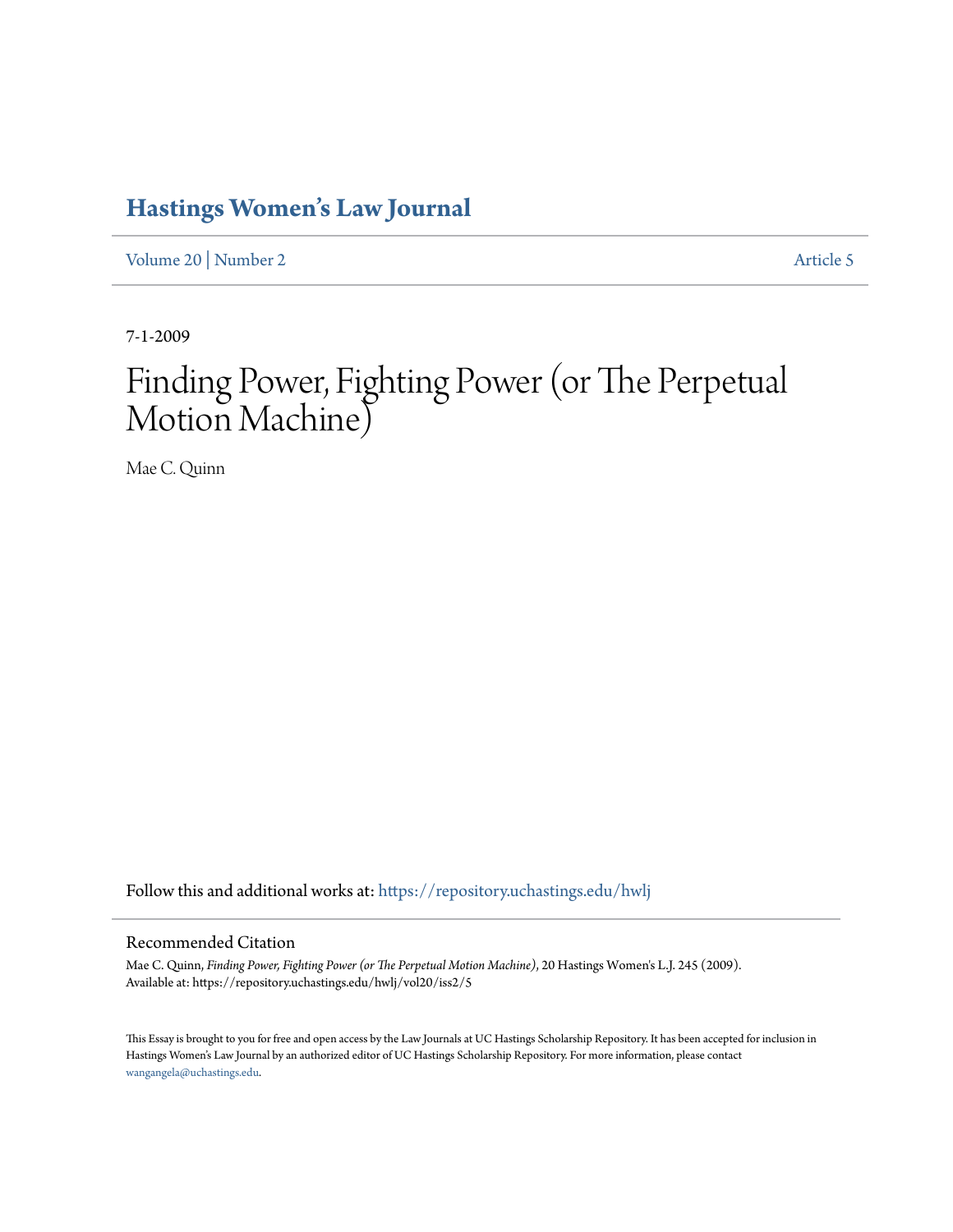### **Finding Power, Fighting Power ( or The Perpetual Motion Machine)**

### *Mae* C. *Quinn\**

They found him on the sidewalk; no fight left in him at all. EMS transported him from the street in front of where he lived to the emergency room. When I arrived, technicians were still climbing over his body, shocking his system, and shouting at me to move away. Their heroic efforts somehow brought him back from the other side. But still my father remained in a deep, unreachable state, relying on a machine to sustain his life. A few days later, still very connected to the machine, he gave in for good. He died again, relieving us of any hard decisions. He was only fifty-SIX.

That place where my father lived during the final weeks and months of his life was a tiny room in the dank basement of a run-down brick building not far from the Staten Island Ferry Terminal. To get to it, you had to open a huge locked gate, pass down a tiny alleyway, and enter a back door to a strange subterranean world where several others, hiding from the outside, laid their heads each night. When we cleared out my father's space after his death, we found that he'd been sleeping on a single dirty mattress that sat on the cold ground. My father paid \$420 each month in cash for a cubicle that was dark, dirty, and demoralizing. Take-out food containers spilled from the comers, bills and disability check stubs covered the floor. Fresh air was nowhere to be found under the seven-foot ceiling.

Near the front of the room sat a small card table where my father spent most of his time, day in and day out, chain-smoking cheap cigarettes, listening to worn country-and-western music cassette tapes, and tinkering under the light of a single desk lamp on his "invention." He left it still a work-in-progress: His perpetual motion "machine."

This small, fragile contraption  $-$  to which he devoted countless hours, thoughts, and expense and which currently lives in a milk crate in my base $ment - is very hard to describe physically. Its intention, however, was as$ 

HASTINGS WOMEN'S LAW JOURNAL 245

The second contract of the second con-

<sup>\*</sup> Associate Professor of Law, The University of Tennessee, Knoxville, College of Law; LL.M., Georgetown University; J.D., University of Texas; B.A., State University of New York, Albany. This essay is dedicated to Bridget, Faith, and Anthony, the most powerful people I know. Thanks also to Benjamin Barton, Jerry Black, Kele McComsey, Laura Rosenbury, Penny White, and Paula Williams for supporting me in telling this story.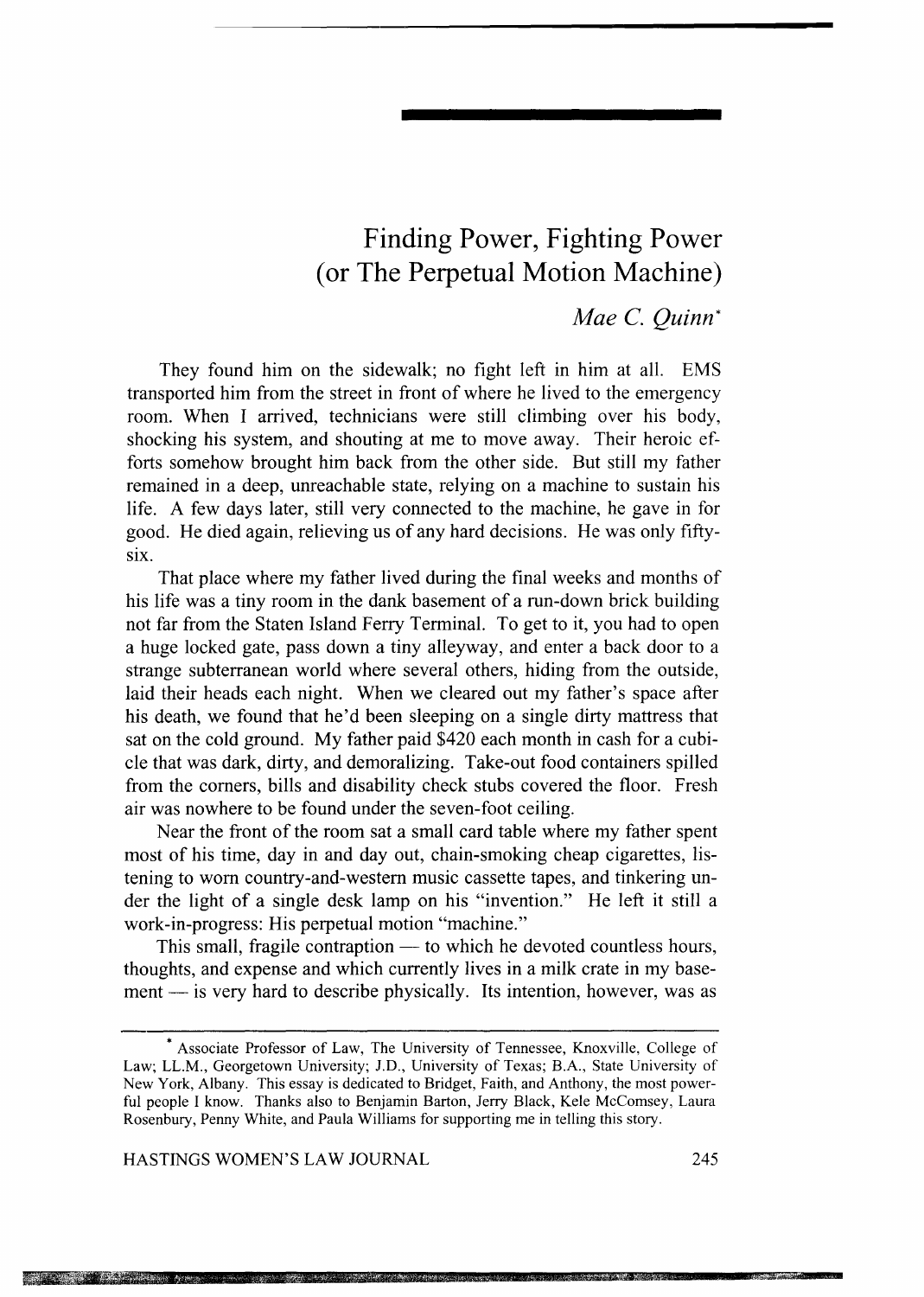its name suggests: to explore the possibility of endless, continual energy; to pull perpetual power from a mysterious source without any being lost in the process; to create the perfect system. Through research I have learned my father was one in a long line of men who since the twelfth century have tried to demonstrate this phenomenon. None of them succeeded. Most were eccentrics. Many were believed mad.

\* \* \*

My father hadn't always been an obsessed recluse living on the very edge of civilization. He had been a gifted high school student, a Navy veteran who spent time abroad, a city employee with benefits and a pension, a skilled mechanic and hobbyist, a proud homeowner, a loving husband, a doting father. At some point, however, the issues under which he labored throughout his life eclipsed his ability to fight them off. Alcoholism, abuse of prescription drugs, and serious mental illness (unclear in which order or in what combination) ultimately got the best of him. All the systems supposedly in place to help  $-$  medical, communal, familial  $-$  lacked the power and wherewithal to prevent the implosion.

One of my first recollections of my father was of a ritual we had when he returned home from work each day. As he walked in the door of our apartment, I would greet him with a giant running embrace, catching him somewhere not much higher than his knees. He would look down at me with a smile of joy and pride. Then, despite my weight tethered to his leg  $-$  and with what seemed to me at the time to be incredible strength  $-$  he would continue down the hall towards my mother, carrying me forward with each of his labored strides. Arriving at his destination he would reach over me to embrace my mother, whom he loved with what seemed a most uncommon intensity, and plant an awkward kiss on her lips.

I also remember glistening broken glass shining in the morning sunlight on the hallway floor. These remnants from a night of confusion, crying, and crashing objects marked the first time my father crossed the line, wielding his power in a way that was tyrannical, scary, and out of control.

At some point in my formative years, my father turned from hero to abuser. It began with sporadic explosions, quickly escalating to violent assaults. As a child I never quite understood what precipitated these incidents. Tom clothes, black eyes, and broken fingers were often followed by a loving and peaceful time where he tried to make it up to all of us  $-$  me, my sister, and my mother  $-$  for the violence. My parents tried counseling. My father started to see a psychiatrist. The abuse continued. Over the years there was less love and honeymooning and much more unrest. The fights were more frequent and his anger more unpredictable.

As my father turned to drinking on a regular basis he lost control more and more, and things intensified. My younger sister soon became a victim of his physical violence, too. As the verbal one who often threatened to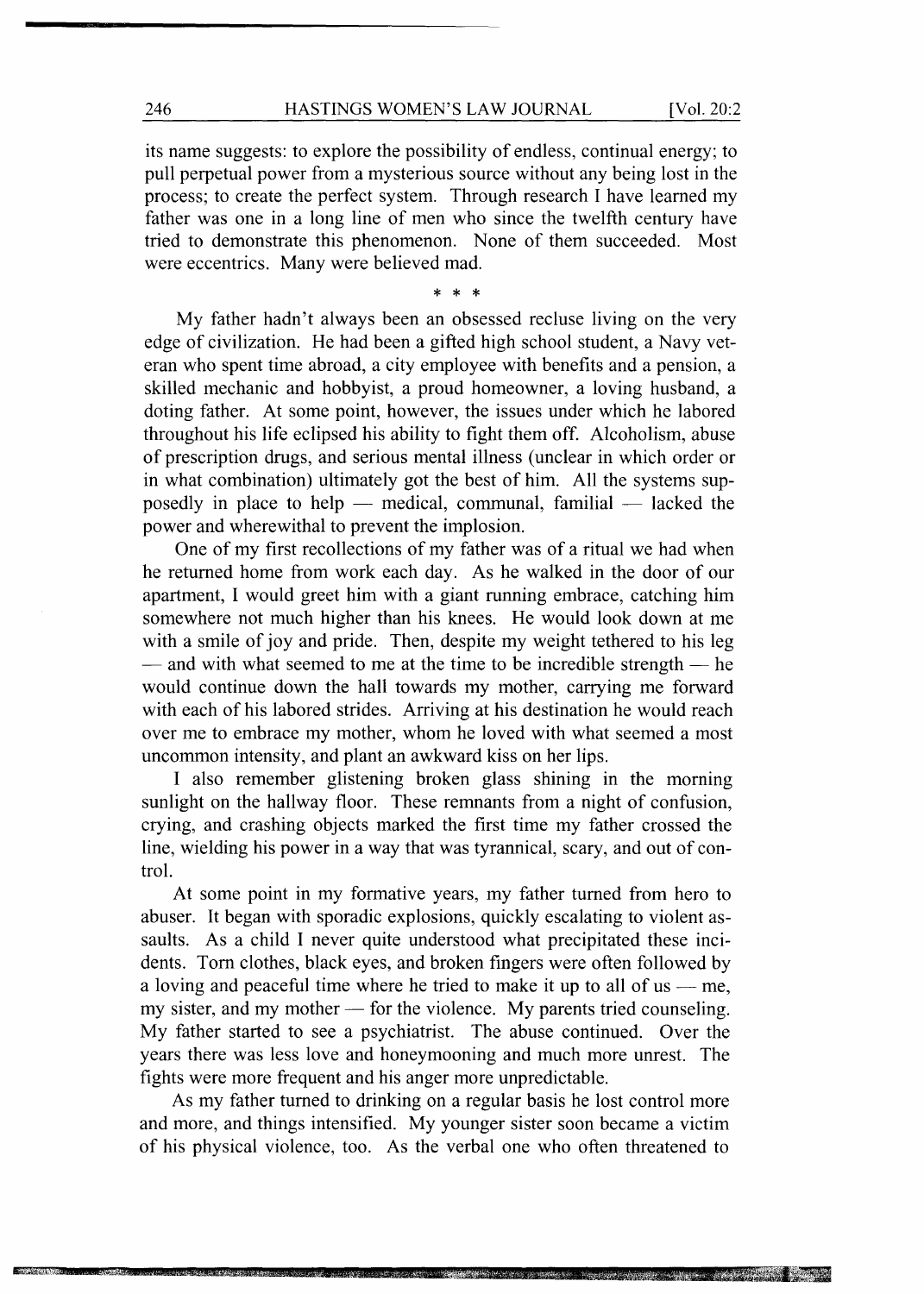call police or take other action, I was miraculously spared from his hands. Instead, I got the words  $-$  bitter, cutting, hateful words  $-$  which he used to intimidate, paralyze, and oppress. To survive, I learned to steel myself against his tirades, choke back my tears, and zealously return the barbs in my defense.

By the time I started high school, life in my home had become dark and chaotic. Overgrown lawn, broken out windows, days with no heat or hot water. School was my refuge from the madness. Coming home, I often heard shouting from inside our house. So did the neighbors. Although we lived in a working-class section of New York City with two-car garages and backyard pools, our day-to-day existence was very different from those we knew. My father's behavior marginalized my family, rendering all of us outsiders in our own world. Even as a teenager, it seemed clear there was little I could do to change the way things were. I didn't have the power. So I did all that I could to distance myself from it, and from him: staying at school as late as I could, participating in every possible extracurricular activity, and working hard to save money and find a way out.

\* \* \*

When I finally packed my things and left home at seventeen, three days after I graduated from high school, I didn't know what exactly I was going to do to support myself. I did know, however, that I never wanted to live under the threat of violence again. I rented a room in the home of an elderly woman, and then I worked full-time as a waitress and did other odd jobs to pay my rent and way through school — starting at a community college and later moving onto State University of New York, Albany. I pushed forward, seldom looking back. Most of my encounters with my father in the years that immediately followed occurred when I returned home to intervene on my sister or mother's behalf. To my father, I became the enemy. My visits frequently degenerated into the verbal attacks I knew so  $well$  - insults and assurances that my attempts to move on, rise up, and achieve success  $-$  would amount to nothing.

In some ways, by the time I moved to Texas four years later, living on a cattle ranch in a tiny town with a population of 600 people, I did all I could to detach myself from my past. In other ways I carried my earlier experiences closely and heavily, allowing them to fuel my ambition, contribute to my strengths, and shape my goals. Spending a year working at a group home for emotionally disturbed teenagers, most of them abused or neglected as children, helped crystallize my professional aspirations. I applied to law school with the singular intention of becoming an advocate for victims of domestic violence. As I began my first year of law school, I believed with every fiber of my being that I was meant to use the law to protect others, to stand up for the vulnerable, and to work to empower the powerless.

-4;Hafara Pamara ya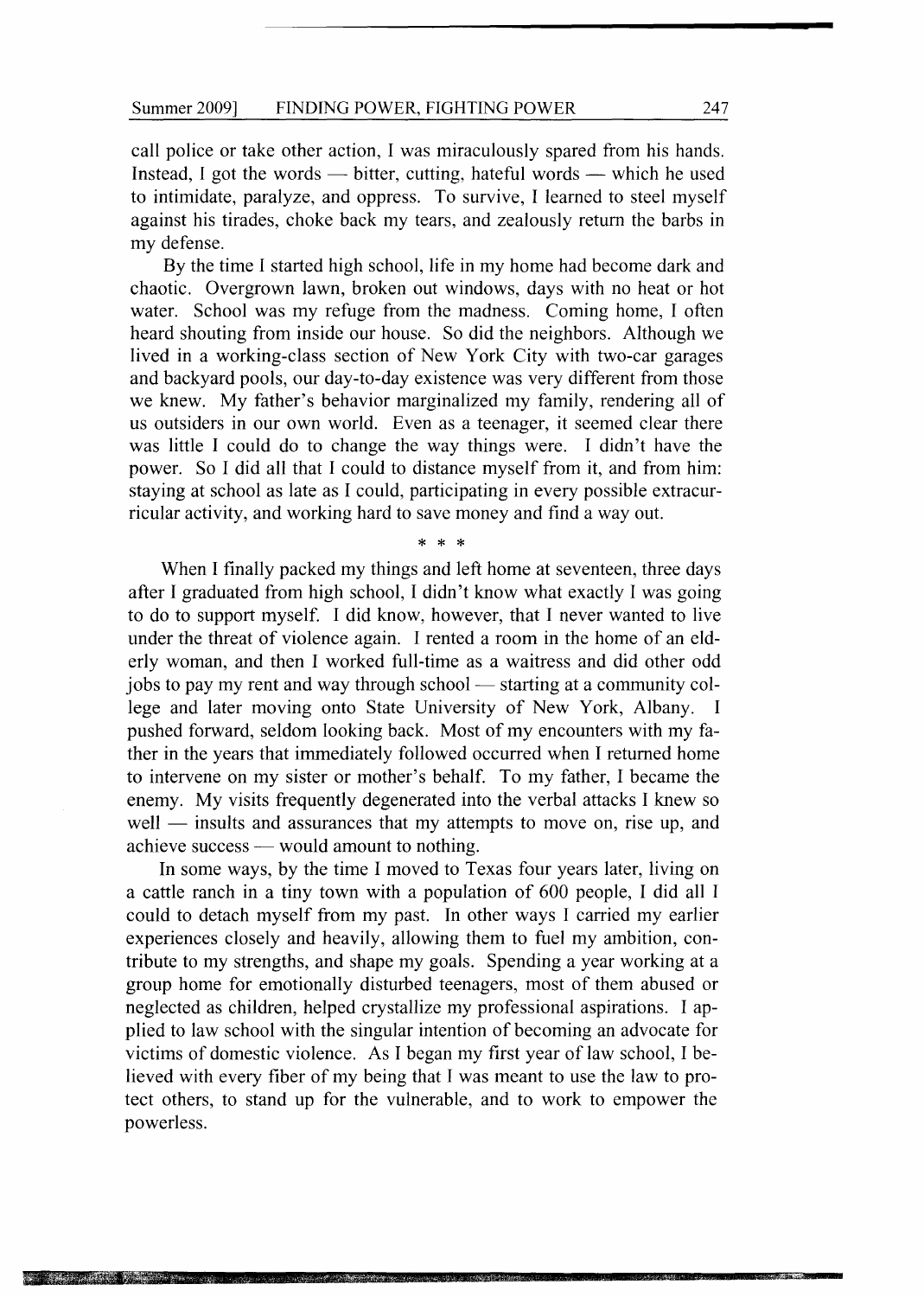Quickly, however, I discovered that the first year of law school focused little on social justice concerns. It seemed designed instead to dull my sense of conscience and confidence. I couldn't understand how extended discussions of antiquated English cases were going to prepare me for the real world problems I had come to law school to take on. I also felt like the methods used in the classroom (akin to a game of Russian roulette followed by joust) had a tendency to publicly embarrass and intimidate more often than teach or inspire. So, I took my energy and motivation elsewhere.

Outside of class I did everything I could to prepare myself and pursue my goals, while still trying to pay the bills. At the start of my second semester, I took a job at night running a children's program at a local battered women's shelter. Each day after class I would leave the law behind to facilitate support groups for child victims of domestic violence and train volunteers to do the same. My first summer, I received a fellowship to work with the lawyers at the Legal Aid Society of Central Texas, with lawyers who represented abused women in divorce and child custody cases. During my second and third years of law school, I worked as a clerk in the family justice division of the district attorney's office, handling civil child abuse matters.

When I reached the second semester of my second year, I was finally eligible to enroll in our clinical program. Working with real clients and developing skills to represent victims in court was something I had looked forward to with great anticipation. But at the time, our school did not have a domestic violence clinic, so I made a calculated decision: I gritted my teeth and signed up for our Criminal Defense Clinic. I figured participating in the program would help me to become a better victim's advocate by seeing how things were done on the "other side." I didn't realize that my careful calculations were going to throw my plans into complete disarray, ultimately changing my life's course.

My very first case assignment involved assault charges; my client was accused of battering his spouse. I don't remember his name, her name, or any of the specifics of the allegations. But I do remember the sinking feeling that I had when I received that case file, deeply troubled by having to handle such a matter. I thought I was somehow promoting a batterer's abusive ways. But I also remember that after I met my client, my world turned upside down. Things, suddenly, were not as black and white as I once believed.

As bad as his acts may have been, he was more than his actions alone. As a fellow human being, he was extremely complicated and highly imper $fect$  - like most of us are. And in getting to know both of the parties involved and their circumstances, I came to realize that their situation — and the situation of many others who find their way to our criminal court system - was far more complex than I had ever accounted for. In the end, I found that I had no problem at all representing my client, a batterer. He,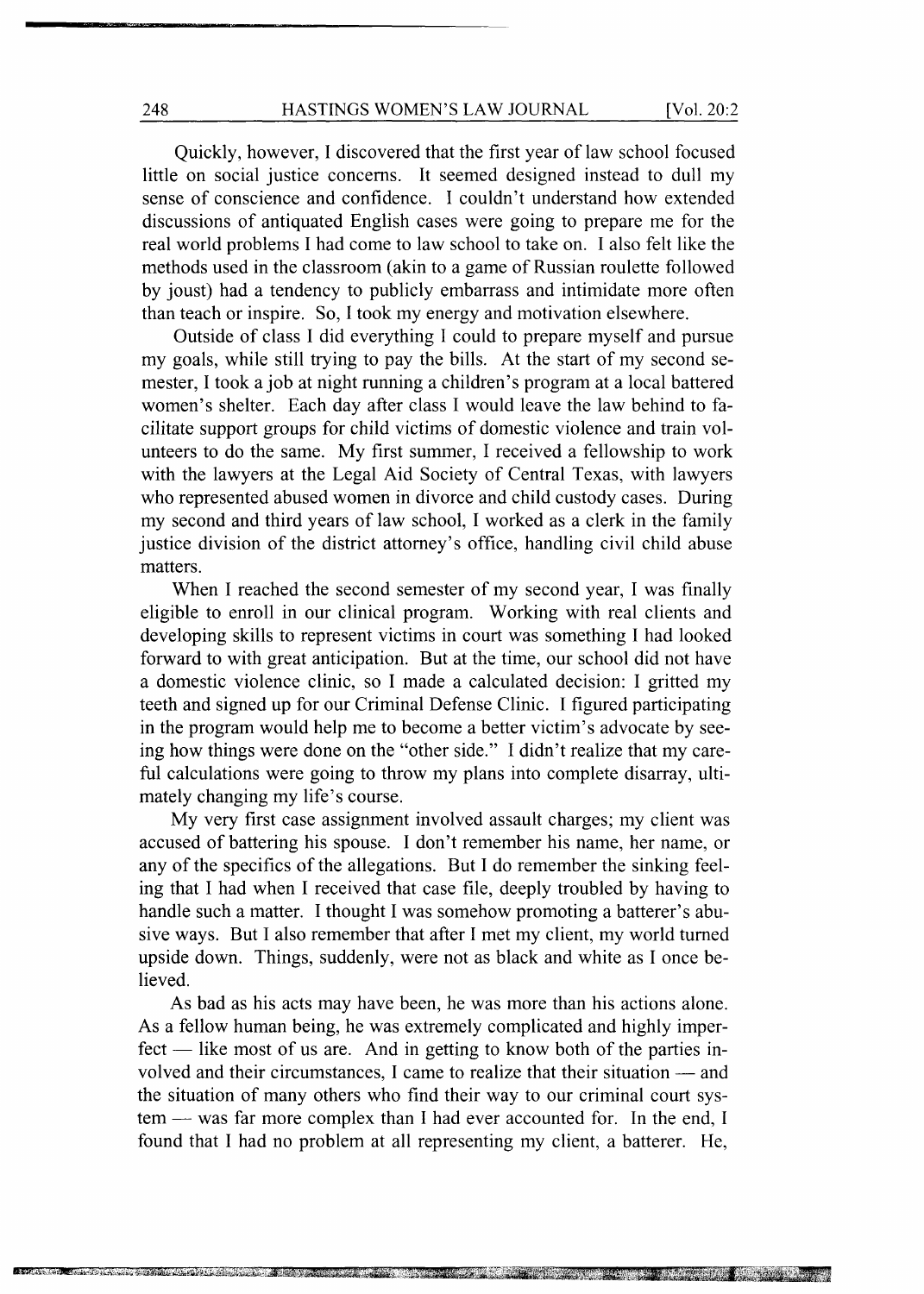too, needed someone willing to defend him, to speak on his behalf, and to tell his story. I found out that I was able to stand with him without necessarily condoning his behaviors.

Showing compassion for a client in this way was perhaps the closest I could come to doing the same for my father. It was the way in which I began to make peace with him even if I didn't realize it at the time.

Ultimately, the charges against my client were dismissed  $-$  at my request and at the request of his victim. In the cases I was assigned thereafter, I continued to see shades of gray, to feel textures, and to notice nuances I never before perceived. That alleged perpetrators very often were victims themselves, then or at other points in their lives. That many people accused of crimes are kind and gentle. That not everyone reacts the same way to adversity. That while adversity had spurred ambition in me, it had the potential to profoundly stigmatize, degenerate, and fundamentally alter an individual's understanding of what is "right."

With my Criminal Defense Clinic experience I went from feeling entirely disconnected from my legal education to becoming awake, alive, and engaged. My new observations and discoveries fed me. I could not get enough learning in a setting that used real-life, complicated experiences to teach and inspire, that nurtured my public interest leanings and sense of worth by doing important work.

I also felt newly empowered: no more wondering why in the world we were talking about problems that arose centuries before, no more hoping I wouldn't be called on to talk about the facts of the "case," no more cringing when I tripped up trying to satisfy the seemingly indecipherable wants of my professors during the "Socratic Two-Step." Now I *wanted* to speak publicly - but on behalf of my clients. I used my law school training, my savvy, and my heart-felt passion to stand up for those who were less powerful or had been rejected by others.

In my last year of law school, I participated in our school's Capital Punishment Clinic, practiced as a defender in our Juvenile Justice Clinic, and used my law school loan money to help my mother finally leave my father.

Having found a path that felt natural to me, I continued down it after graduation. First I became an E. Barrett Prettyman Fellow at Georgetown University Law Center's Criminal Defense Clinic. The lawyers I encountered during that two-year period were, like me, intuitively drawn to the work and deeply connected with the clients, although each for their own unique reasons.

Following my fellowship, I had the privilege to clerk for the Honorable Jack B. Weinstein of the Eastern District of New York. Allowing me to focus on criminal matters on his docket, Judge Weinstein continued my education: modeling humanity, dispensing mercy each day, and helping me to develop as a writer and thinker. Thereafter, following a one-year detour,

**THE SECTION**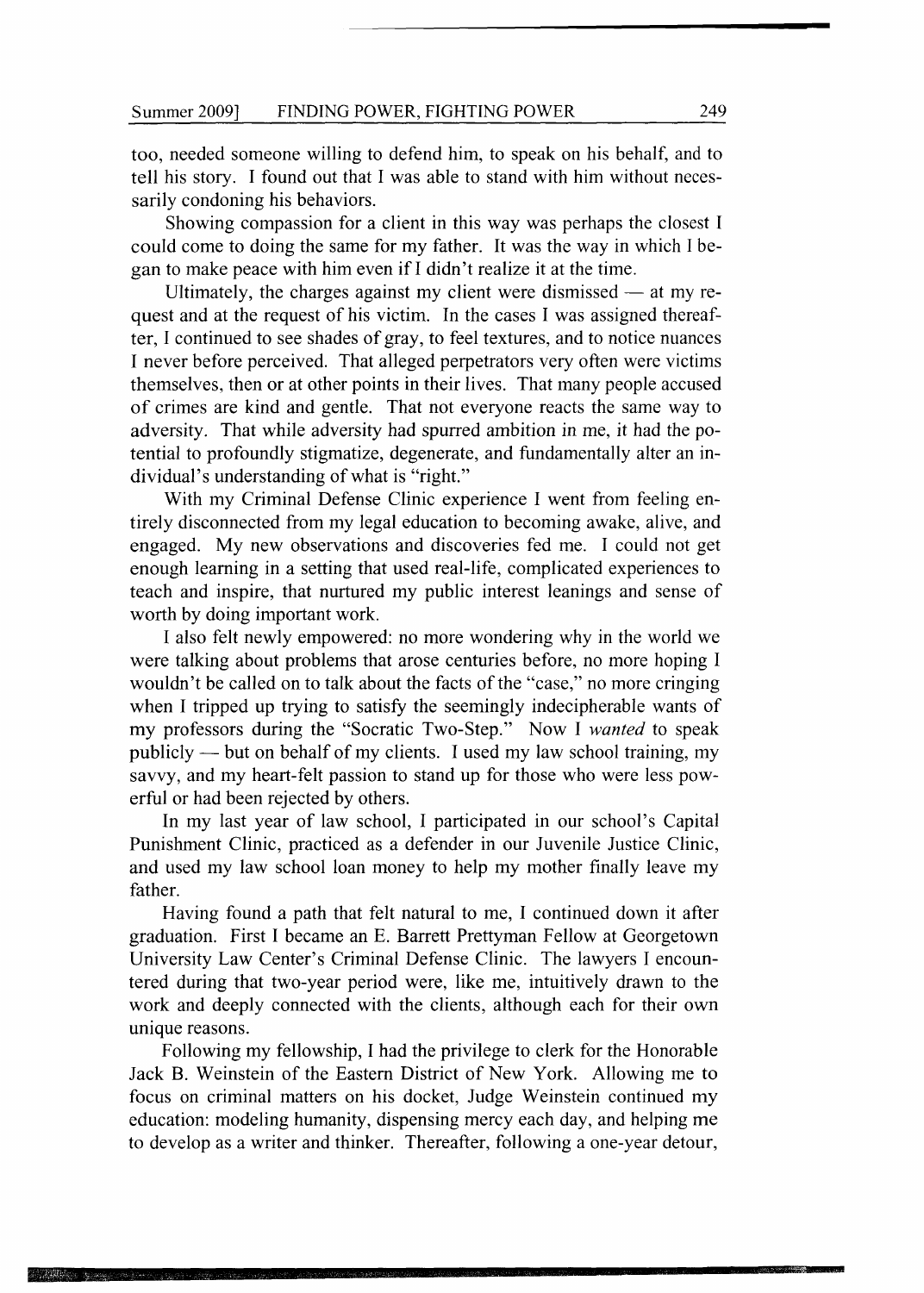I returned to my prior course of indigent defense work and spent the next six years as a New York City public defender.

I began as a trial attorney at The Bronx Defenders, an office that continues to provide holistic representation to indigent accused persons. I later moved to Appellate Advocates in Manhattan where I primarily handled appeals for prison inmates. My work as a public defender, while often stressful and sometimes overwhelming, always seemed right to me. I never questioned my chosen path. The highs and lows were extreme and addictive, and I felt at home among the defense community  $-$  a community of outsiders. Something in me continued to propel me to stand by indigent clients against the enormity of the state; to challenge police bullying and brutality; to use sharp words and zeal  $-$  along with the United States Constitution — to level the playing field. In fighting power, I found my power. Through my career of defense lawyering, little by little, I continued to make peace with my past.

This is not to say that all of my clients were like my father  $-$  mentally impaired, addicted, or otherwise disabled. But all have been fathers or mothers, brothers or sisters, sons or daughters. They all have had stories to tell and needed someone to stand with them - and up for them - even though they might hurt those around them, and especially when it seemed that no one else would.

\* \* \* I swore I would never return to New York. When I left for Texas, I planned to stay there, far from my past, my problems, and my family. But things had changed by the time I returned six years later. My father was no longer the force he once was. No doubt, he could still be bitter, cutting, and hateful — attacking me, my choices, and my success at nearly every opportunity he had. But he no longer intimidated or frightened me. After my mother left, he lost his already loose grip on life and all hope for himself and a future. He withdrew, devolved, and mostly fell beneath society's radar.

The details of the last few years of his life are somewhat of a blur: involuntary commitments followed by his threats against those who were trying to help; an adult group home placement that he ultimately rejected; intensive social work programming terminated because of his refusal of services and angry invectives.

One day stands out clearly: The day I got off the train at the World Trade Center, September 10, 2001, en route to my Manhattan office only three blocks away. I saw a homeless man splayed on the sidewalk very near the base of one of the towers. Pausing to inspect the familiar looking body defensively curled into the fetal position, I hoped no one would notice my stopping to wonder if it was the man who used to carry me clinging to his leg. Satisfying myself that it wasn't him, I stopped at the farmer's market at the base of the Towers and bought a peace lily. It remained in my